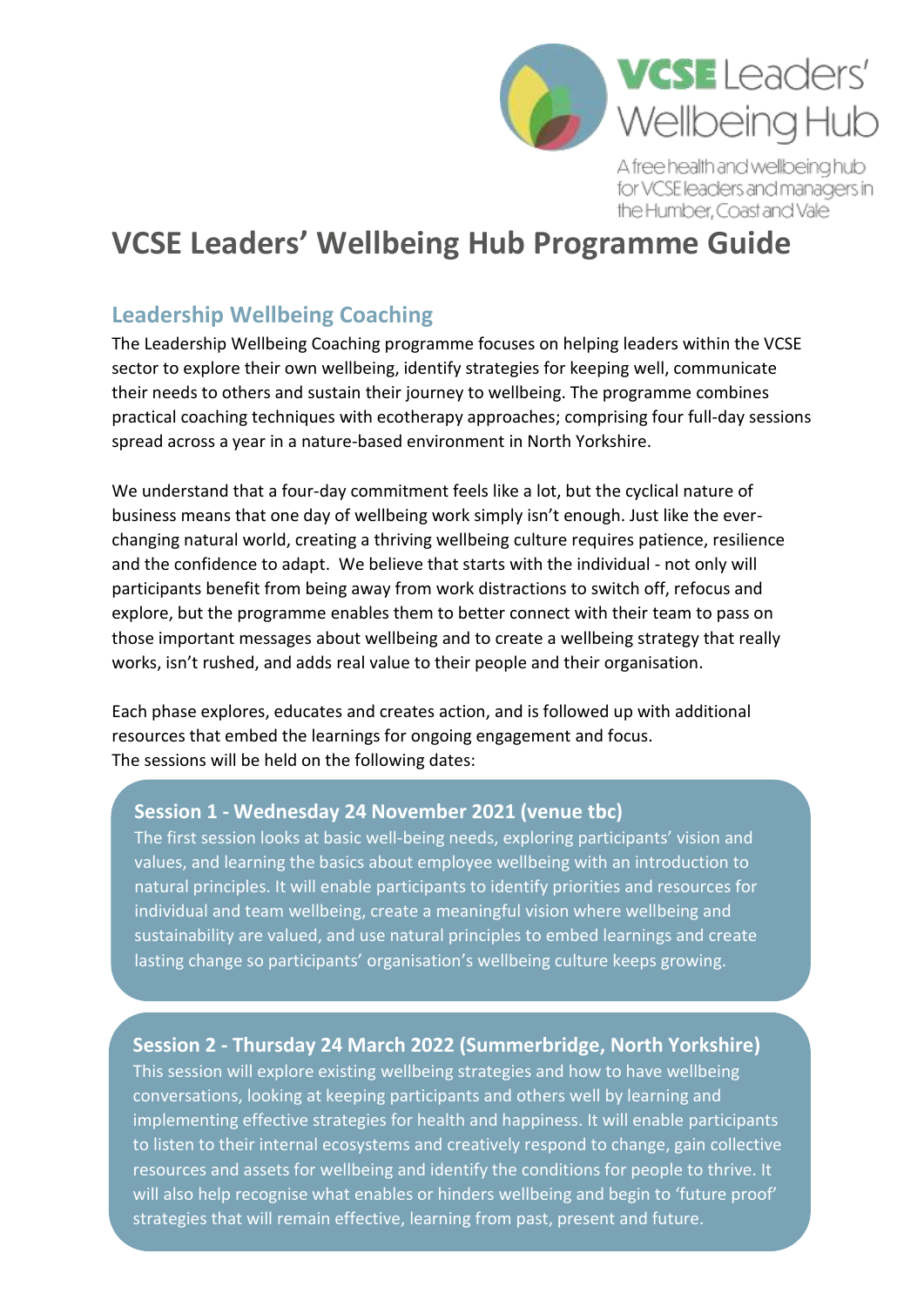**Session 3 - Wednesday 6 July 2022 (Summerbridge, North Yorkshire)** The third session will focus on emotional resilience and creating psychological safety and enable participants to feel confident to respond with confidence and clarity in the face of challenge and adversity. It will explore communication, and adaptability, having brave conversations and discovering the strengths and opportunities within participants and their teams. It will also help replicate and build on strategies that work to maintain momentum in achieving their organisations' vision.

#### **Session 4 - Thursday 6 October 2022 (Summerbridge, North Yorkshire)**

The final session will explore how to grow a wellbeing vision to nurture a community within participants' teams where everyone can seek and offer support, utilising connections, communication, and community to bring a wellbeing culture to life. Participants will evaluate their journey so far and celebrate the successes of the team. Part of the session will include defining a final plan and actions, bringing together the elements learnt into something greater.

The coaching programme includes downloadable resources supporting the learning in between each phase to enable self-guided learning and development in the explored topics, as well as a follow up one-to-one coaching session to offer further support once participants have completed the programme.

### **Online Leadership Wellbeing Workshops**

As an optional extra to the face-to-face coaching, or for those who are unable to take part in the face-to-face sessions, there are additional online workshops. The online leaders' wellbeing sessions will benefit leaders and managers looking to enhance their skills, knowledge and resources in a range of topics for positive mental health and wellbeing. The sessions enable time out and headspace to focus on tools and knowledge to support participants, their colleagues and their organisations with a wider range of resources for wellbeing. The aim of each session is to leave individuals with greater awareness and simple, effective ways to help their team and themselves to deal with the challenges, uncertainty and change, reflecting on past, present and future. The links to sign up to these online sessions will be sent out in due course and participants can choose how many to attend.

# **Mental health and wellbeing - recognising and responding (in participants themselves and others)** Thursday 9 December 2021 1pm – 4pm

This session will help participants to recognise the signs and symptoms of mental health issues and wellbeing in both themselves and others, identifying practical and resourceful solutions. It will help consider what can be done when participants or someone they work with has a mental health and wellbeing need, ensuring a proactive and appropriate response.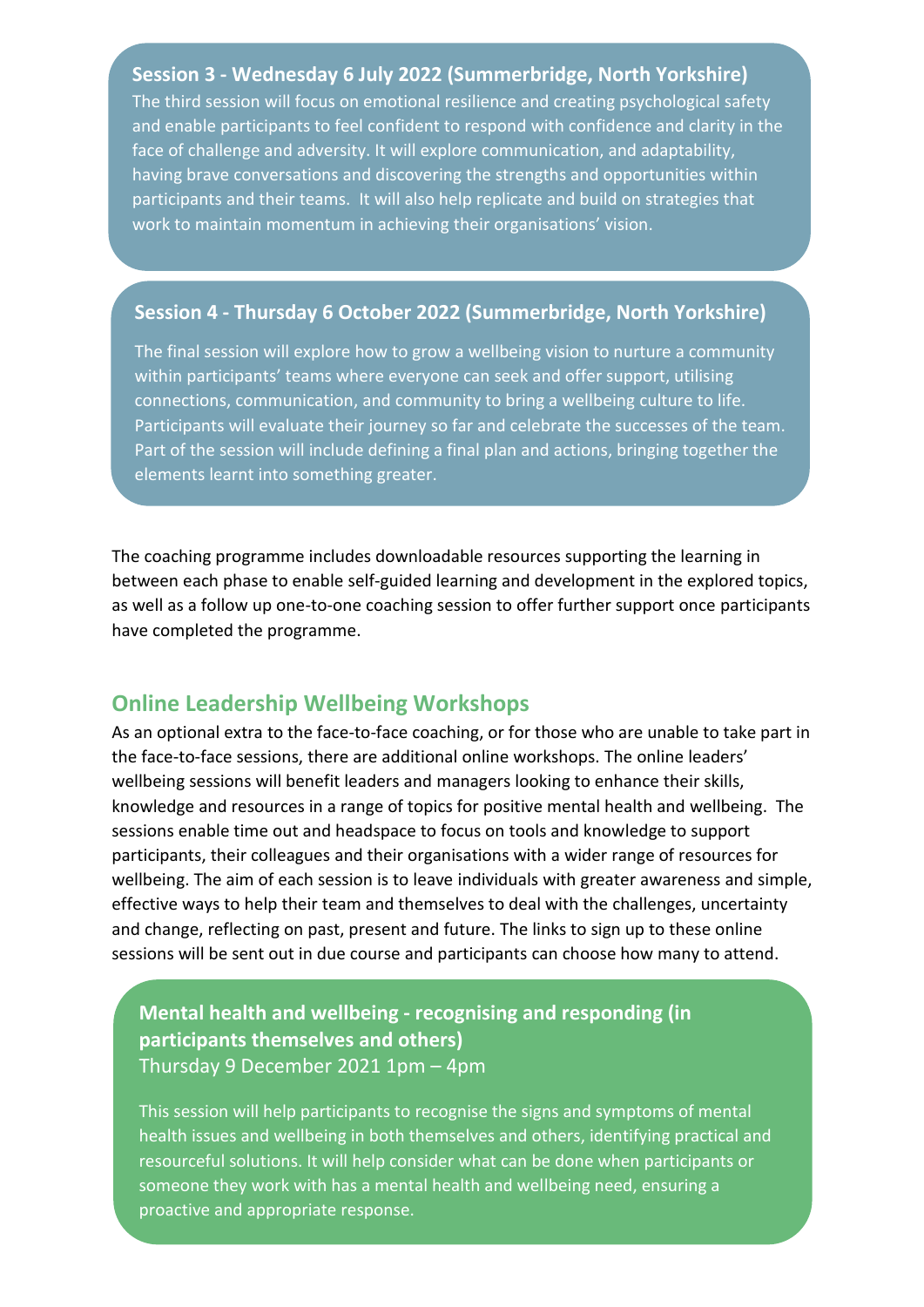## **Solutions for wellbeing – from basic needs to psychological safety** Tuesday 18 January 2022 10am – 1pm

Creating a safe and supportive culture at work is something we can all be passionate about. As a leader, this involves nurturing an ethos where everyone sees the value of prioritising wellbeing.

In light of the shifts and challenges the VCSE sector has faced, in response to Covid-19 and beyond, this session explores ways to grow a wellbeing culture within an organisation, participants themselves and others. Looking at simple yet impactful knowledge and approaches to enhance individual and team wellbeing from basic needs and developing psychological safety.

## **Practical ways to deal with burnout and being overwhelmed** Thursday 10 February 2022 10am – 1pm

Longing for a more balanced and effective way of working that doesn't feel like a constant tightrope walk? Concerned there is just too much pressure in the organisation and anxious that colleagues are struggling to cope? Leaders have to be courageous every day, and it is common to experience the conflict between work and life, fire-fighting and leading. This session will explore burnout and overwhelm culture, taking an honest and open look at the expectations of roles and introducing strategies that help participants be effective and efficient in their roles.

The session is about practical over aspirational – ensuring the take-home tools can make a tangible difference to wellbeing and that of others too.

### **Talking about needs and feelings; brave conversations**  Tuesday 22 March 2022 1pm – 4pm

How easy is it to have conversations about wellbeing? Worrying about saying the wrong thing? Unsure about over-sharing or closing down completely? Creating a space for brave and open conversations about wellbeing is an ever-evolving need. This session will explore the benefits of opening up wellbeing discussions in organisations, teams or with peers, as well as supporting the challenges and fears of holding spaces for courageous conversations. It will support participants with a range of resources from environmental and cultural factors to conversation starters.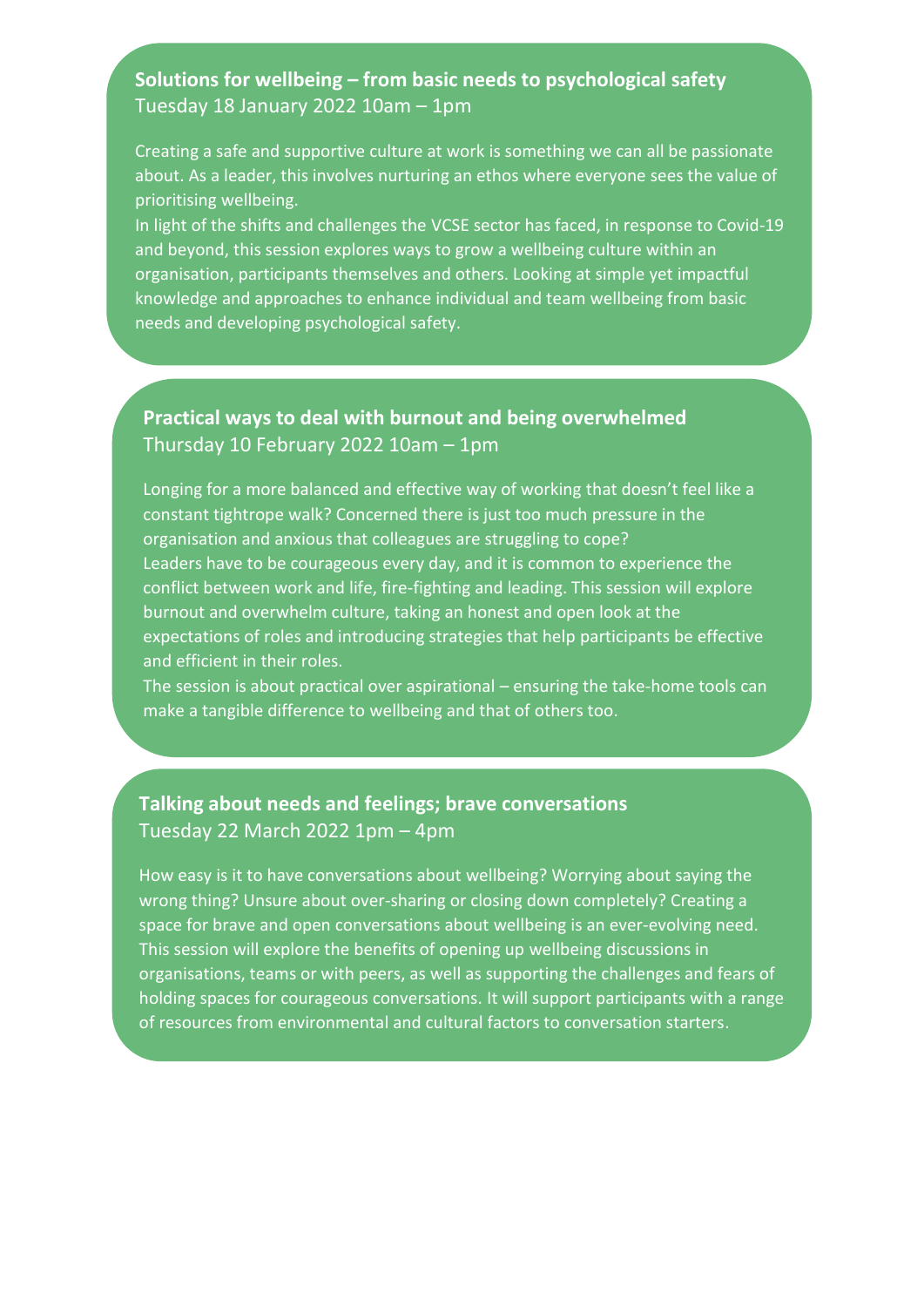# **Wellbeing Champions Programme**

This programme is for leaders to put forward colleagues who would thrive on developing the wellbeing culture within their organisation. This is a programme for frontline workers across a range of voluntary organisations and will support learners to become 'wellbeing champions' within their organisations, with specific focus on the wellbeing of employees and workplace culture.

These sessions will equip the participants with the skills and confidence to enhance wellbeing culture and raise awareness of mental health and wellbeing needs within their teams, contributing to a collective effort to improve wellbeing across the voluntary sector in the region.

All sessions will be held online. Participants will be expected to attend all sessions as part of the programme. Colleagues should have the support of their organisation leads to attend.

**Session 1 – Co-creation day** Friday 5 November 2021 9.30am – 12.30pm

The first session will be a facilitated workshop to co-create a wellbeing champion programme. It will support organisations to come together and explore, plan and envision priorities, and explore the role and limitations of a 'wellbeing champion' model to enable an effective programme. This session contributes to informing and tailoring the future sessions.

### **Session 2 – Becoming a wellbeing champion** Wednesday 17November 2021 1pm – 4pm

This session will be a discovery day - exploring the skills, motivations and goals needed for the champion role. It will introduce putting the champion role into practice, looking at what that entails, why it is beneficial to be a wellbeing champion and how to carry out the role.

**Session 3 – Understanding wellbeing needs, signs and symptoms** Friday 3 December 9.30am – 12.30pm

This session will explore mental health awareness and considering people's thoughts and feelings on 'wellbeing' and how to 'champion'. We will also look at anti-stigma practice, diverse stories and unconscious bias. The session will include sharing information and signposting to wellbeing services.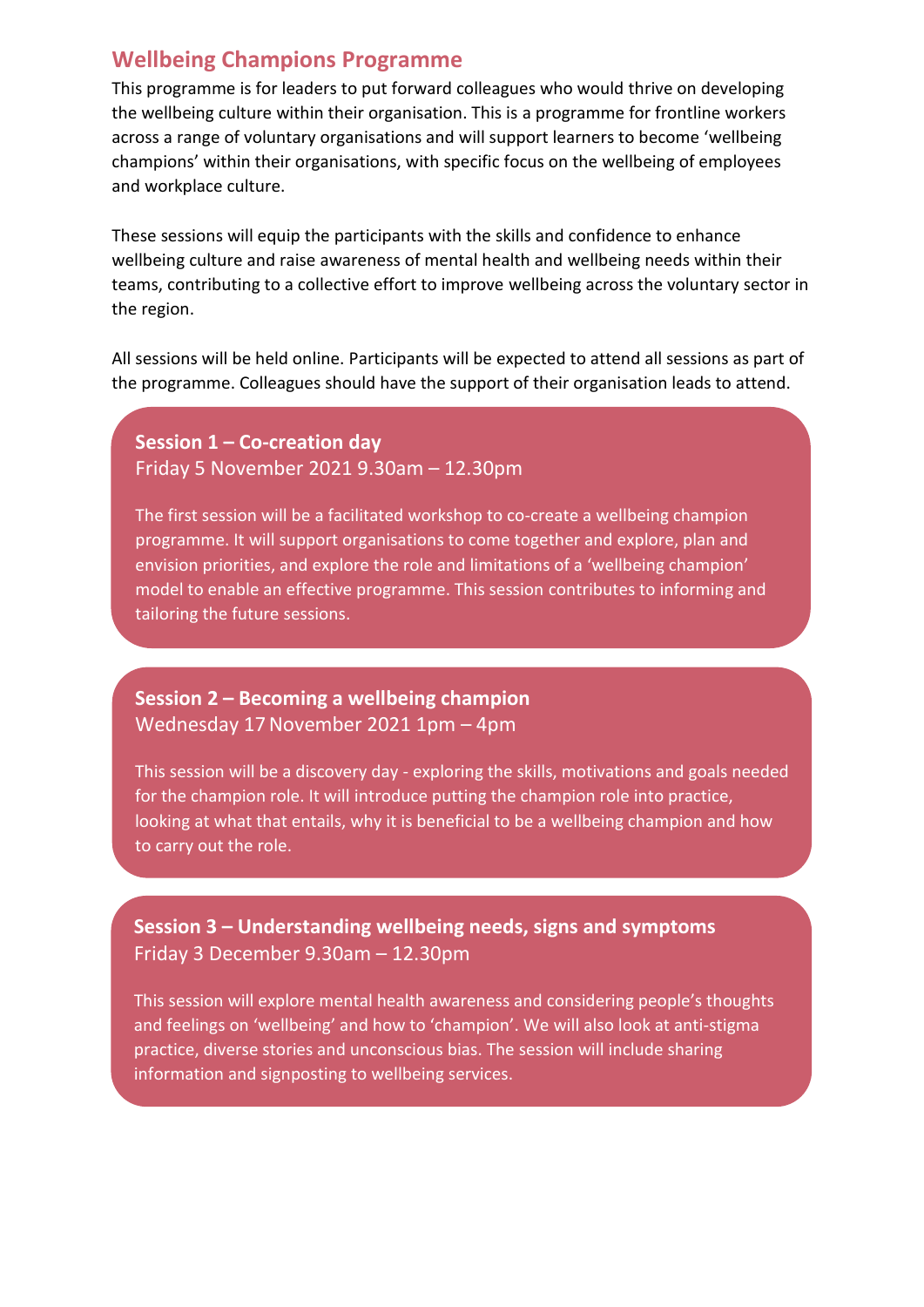# **Session 4 - Creating a culture of wellbeing for organisations** Tuesday 11 January 2022 1pm – 4pm

Looking at creative engagement and approaches with people at all levels, this session will explore simple and effective ways to enhance wellbeing and help people engage. It will include looking at stigma and unconscious bias and focus on inspirational and effective approaches, using the skills and ideas of the group.

# **Session 5 - Wellbeing strategies for wellbeing champions**  Wednesday 16 February 2022 9.30am – 12.30pm

This session will explore keeping participants well in their champion roles and identifying potential challenges for individual champions, while supporting them to recognise and respond to their own wellbeing needs in the role. It will include strategies for managing personal wellbeing, setting boundaries and dealing with resistance.

# **Session 6 – Taking wellbeing forward** Tuesday 15 March 2022 1pm – 4pm

The last session will finalise wellbeing pledges and plans. It will look at how to deal with setbacks, change and uncertainty ensuring sustainability of the wellbeing champion role. It will also celebrate participants' achievements throughout this programme and showcase their visions for the future.

To follow on from the sessions, peer facilitation will be delivered to support the development and facilitation of a Wellbeing Champions Forum. The aim is to equip the champions' group with the terms of reference, structure, skills, and confidence to develop a peer-led forum. The peer facilitation meetings will be held between one and three months after the end of the programme, with a view to being facilitated quarterly by champions from then on.

# **Mental Health First Aid Champions online programme**

We are also offering participants who are taking part in the Wellbeing Champions programme the opportunity to complete the Mental Health First Aid Champions online course, delivered by Mental Health First Aid England. This involves attending two online sessions and once the course is completed, participants will receive a Mental Health First Aid manual, a reference card for the Mental Health First Aid action plan and a workbook including a helpful toolkit to support their own mental health.

Participants can either attend Course 1 or 2 but must be taking part in the Wellbeing Champions programme.